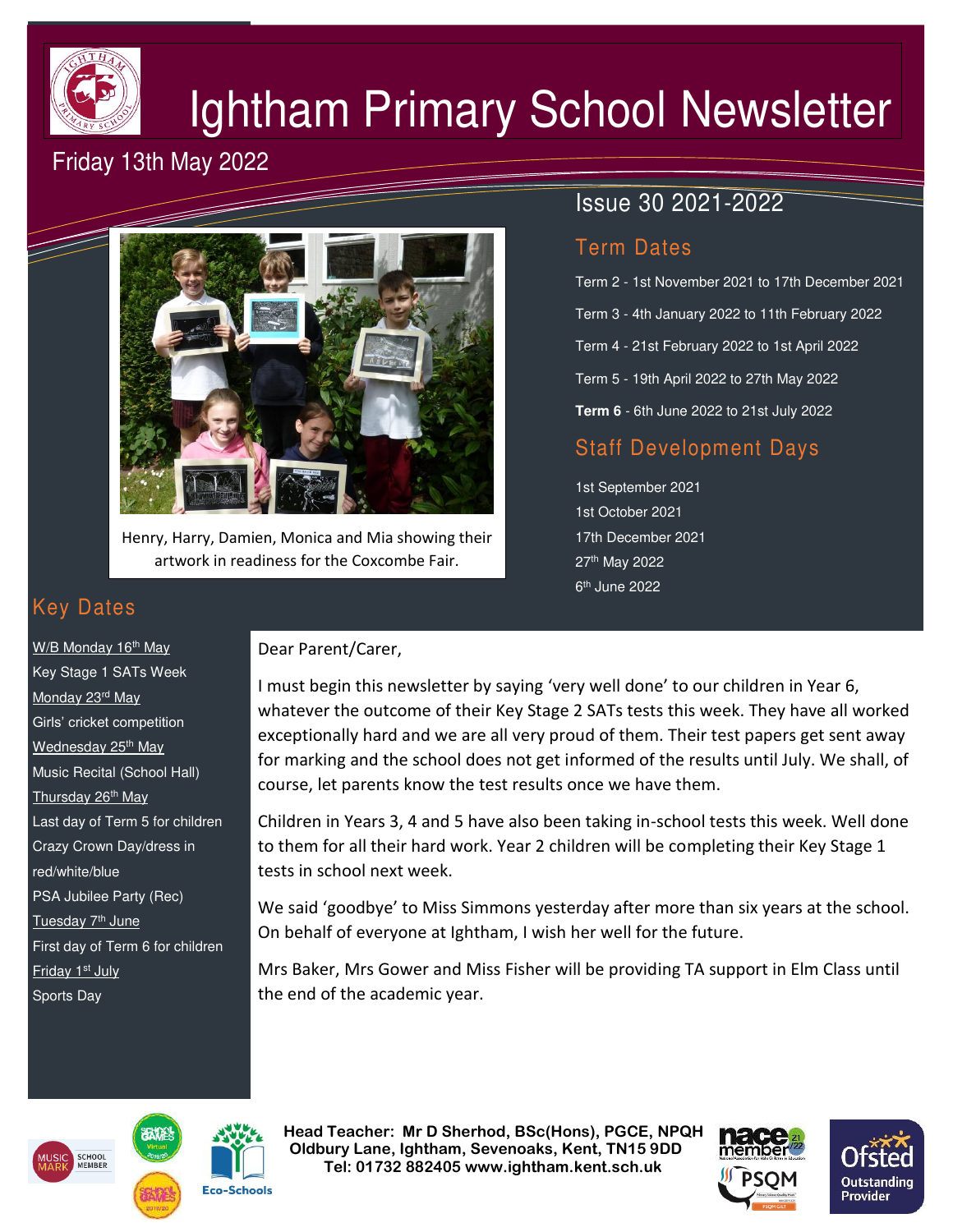#### **Attendance**

Attendance for this week is as follows:

Acorn – 89.4%

Pine – 96.4%

Chestnut – 98.3%

Willow – 90.2%

 $E$ lm  $-97.6%$ 

Beech – 84.7%

Oak – 97.1%

#### Lateness

The number of "lates" recorded this week were as follows:

Acorn  $-3$ 

 $Pine - 0$ 

 $\overline{\text{Chestnut}} - 1$ 

Willow – 1

 $E$ lm  $-2$ 

Beech - 2

Oak - 1



**Eco-Schools** 



#### Ightham Primary School Newsletter

#### **Nut-Free School – Please Read**

Please may I remind you that we are a nut free school. Some products, such as pesto, contain nuts and this can have a serious adverse impact on those children that we have in school that are allergic to nuts. May I therefore ask that you are extremely vigilant about the food that you send your child into school with. Do check the ingredients if you are unsure, as a mistake has the potential to cause severe consequences.

#### **Virtual Book Fair**

We have an exciting event happening soon across the whole school...a Virtual Book Fair! This is a great opportunity to buy books at fantastic prices, with 1000's at only £2.50, including many top titles from baby books to books for teens. There are many great nonfiction books to support topic learning this term too. All orders placed during our book fair will be delivered to school for free.

Also, our school will be able to earn a free book for every five £2.50 books purchased!

#### *Do not order yet or you will be charged for delivery.*

We will announce the launch date for our Virtual Book Fair very soon and, in the meantime, you can look at the amazing titles on offer at:

*[www.booksforbugs.co.uk](http://www.booksforbugs.co.uk/)*

Mr D Sherhod Head Teacher

 **Head Teacher: Mr D Sherhod, BSc(Hons), PGCE, NPQH Oldbury Lane, Ightham, Sevenoaks, Kent, TN15 9DD Tel: 01732 882405 www.ightham.kent.sch.uk**<br>Tel: 01732 882405 www.ightham.kent.sch.uk